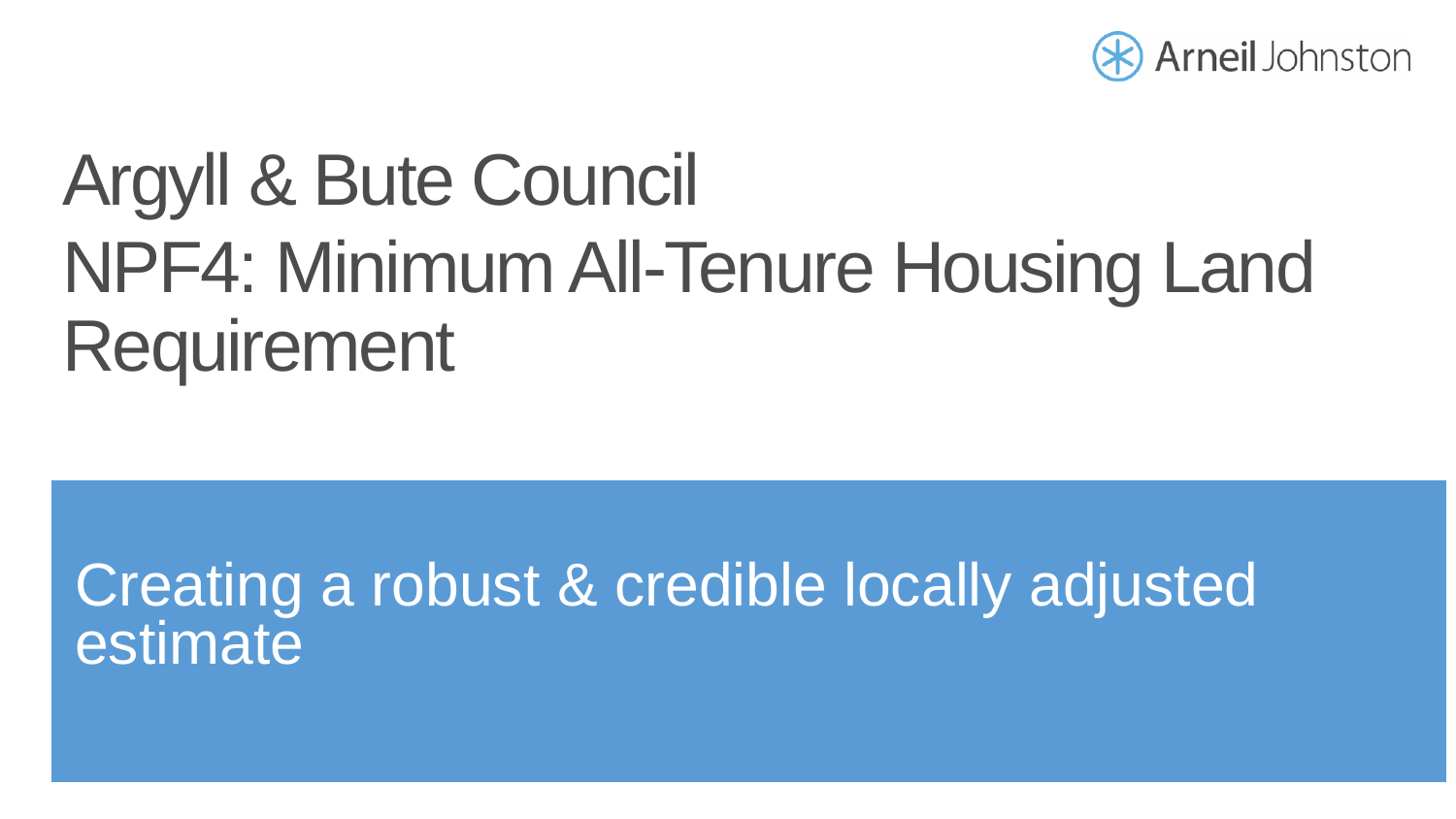## **Scottish Government Guidance February 2021**

- 2019 Act requires NPF to include 'targets for the use of land in different areas of Scotland for housing'
- Need basis to establish Scotland wide picture of the amount of housing land that will be needed in future to guide allocations in LDPs
- Consultation on proposed methodology Spring 2020
- Informed principles to guide setting of **Minimum All Tenure Housing Land Requirements (MATHLR)**

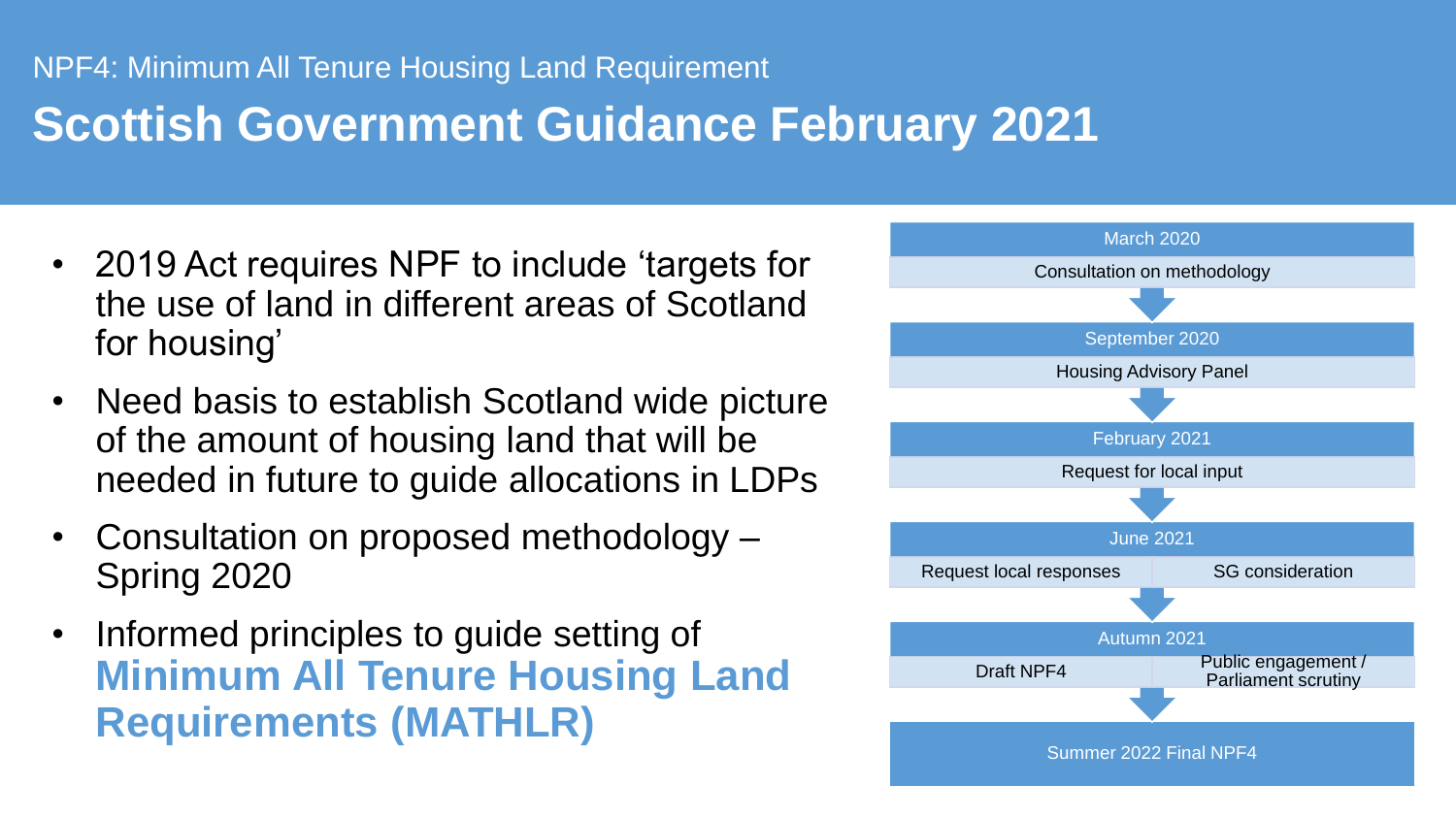## **Scottish Government Guidance February 2021**

- February: Initial Default Estimates set out in Method Paper
	- Excel Calculator
	- Annexes of spreadsheets
- Initial default estimates are a starting point: they are not the final estimates that SG expect to be included in the draft NPF4
- Local authorities are asked to consider the initial default estimates and make a case for adjusting the figures where they can provide robust evidence and policy requirements for this
- Local input should factor in ambitions to **with an extract of the number of the number of the number of the number of the number of the number of the number of the number of the number of the number of the number of the** in Argyll and Bute is projected to fall by over 1% from 41,635 to 41,170. Over the decade (2021-2031) the figure will fall by over 3% to **support growth in housing provision**

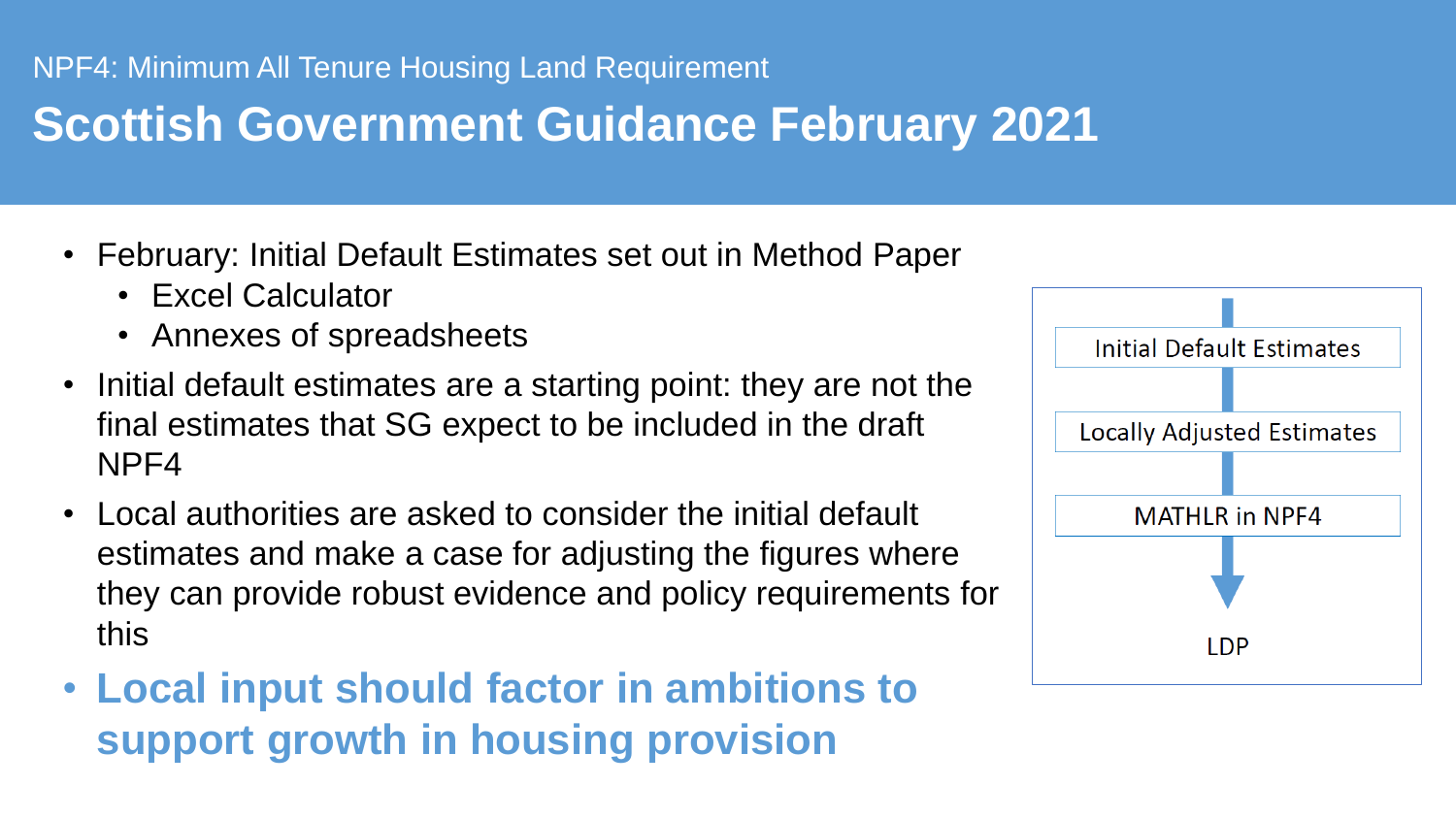## NPF4: Minimum All Tenure Housing Land Requirement **Methodology & approach**

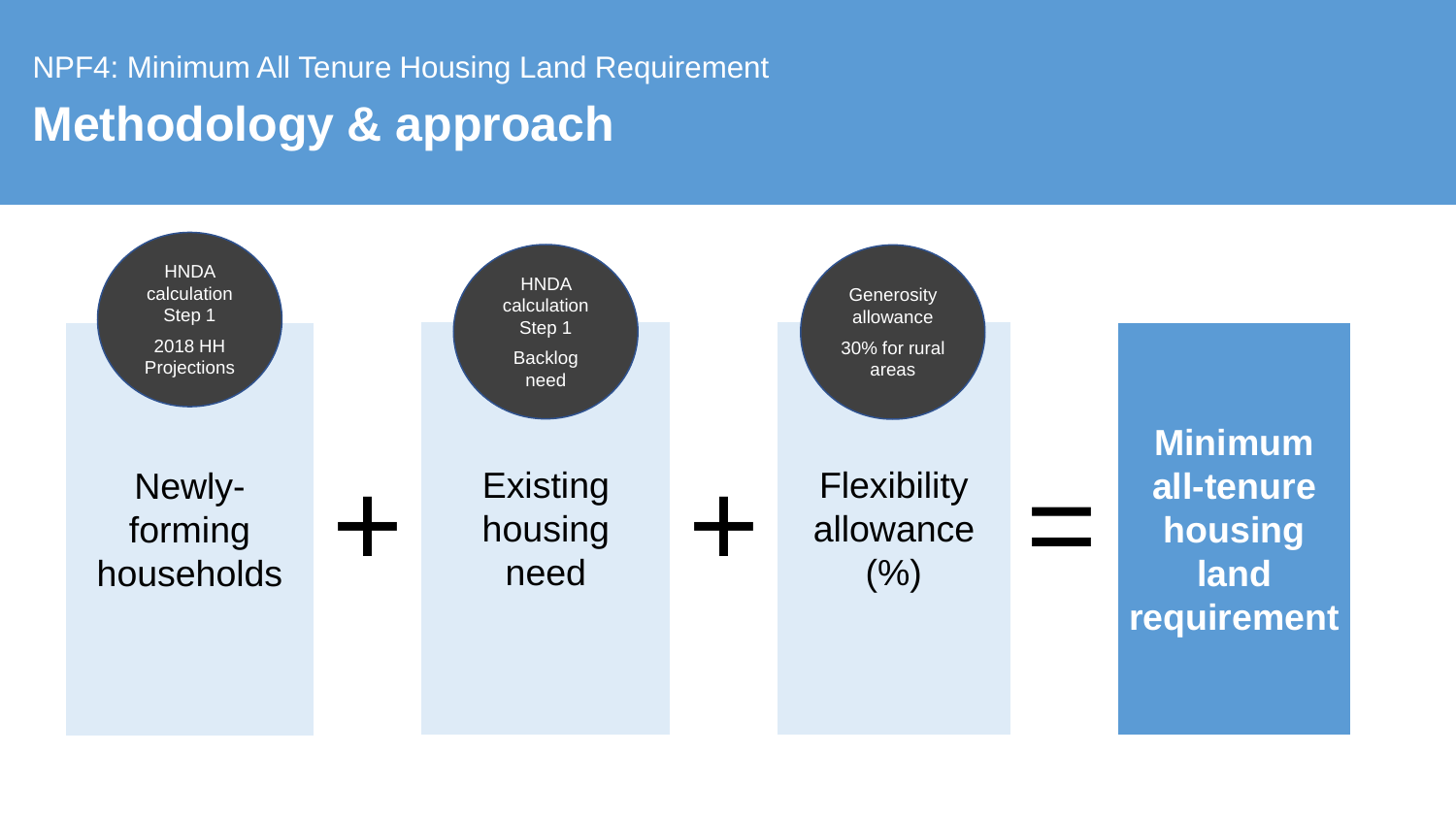### NPF4: MATHLR Excel Calculator **Methodology** 1. Identify the raw data for household projections

2. Identify the raw data for existing housing need

Policy decision: Local default estimates

### MATHLR Calculations

3. Identify the flexibility allowance to be applied for each authority

4. Using the household projections, calculate the number of newlyforming households, 2022 to 2036 (15 years), and total them

5. Zero the negative newly-forming households and re-calculate relevant totals

6. Annualise the re-calculated figures

7. Create a 10 year default figure

### 8. Add flexibility allowance

9. Round figures to nearest 50, calculate Minimum All-Tenure Housing Land Requirement and present completions information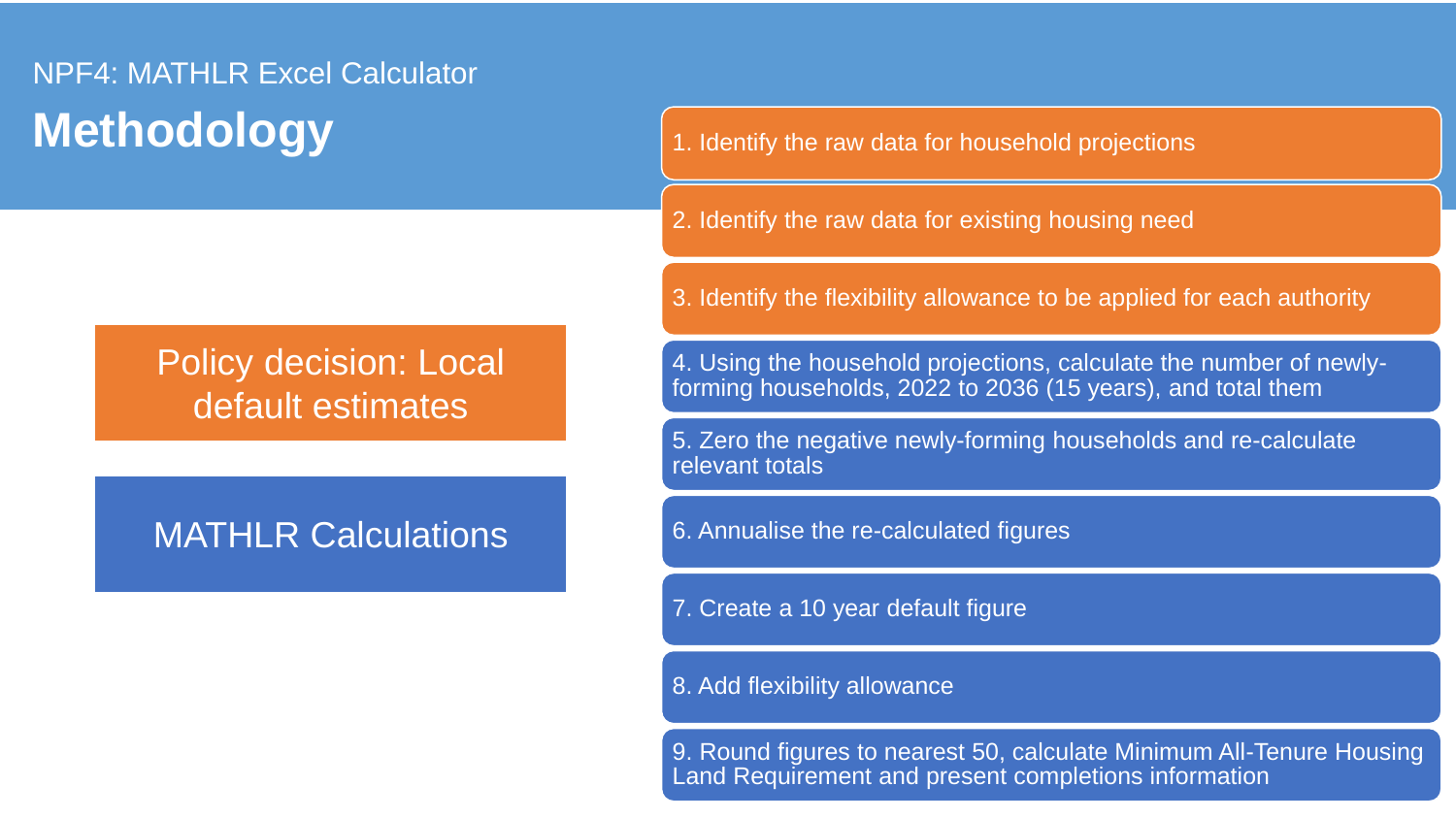### **Initial Default Estimate using SG assumptions**

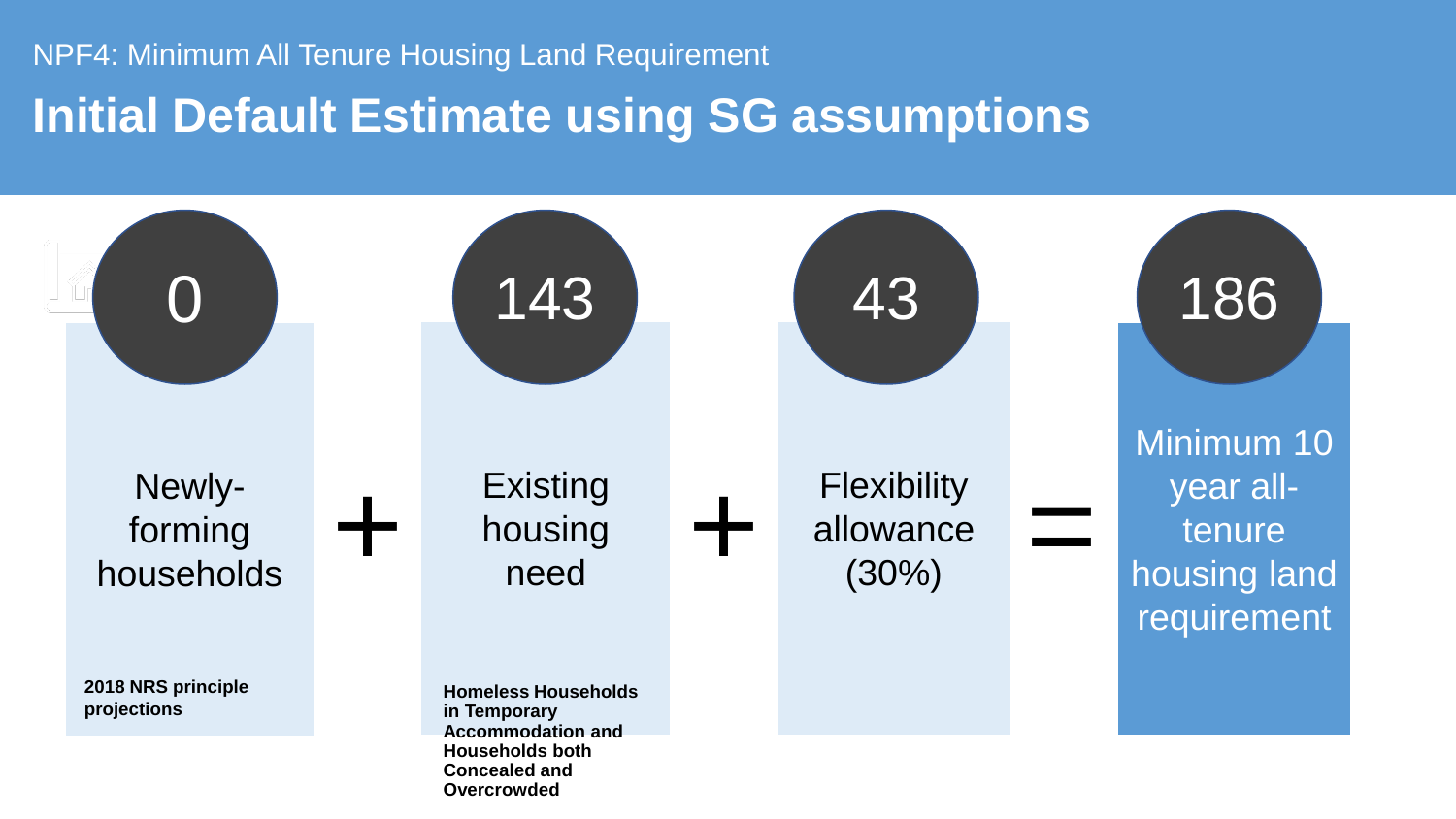### **Local Estimates: Existing Need**

### **Scottish Government Initial Default Position MATHLR Calculation Input** Homeless Households in Temporary Accommodation and Households both Concealed and Overcrowded 148 850 Local estimate: Existing Need **Homeless** households & those in temporary accommodation 355 Concealed & overcrowded households Source: Home 108 **Specialist** housing Source: Home Argyll Waiting 242

HL1/WL/Survey

**Local HNDA Backlog Need Calculation**

Argyll WL

List/Survey

Poor quality housing

Source: HNDA **Survey** 

145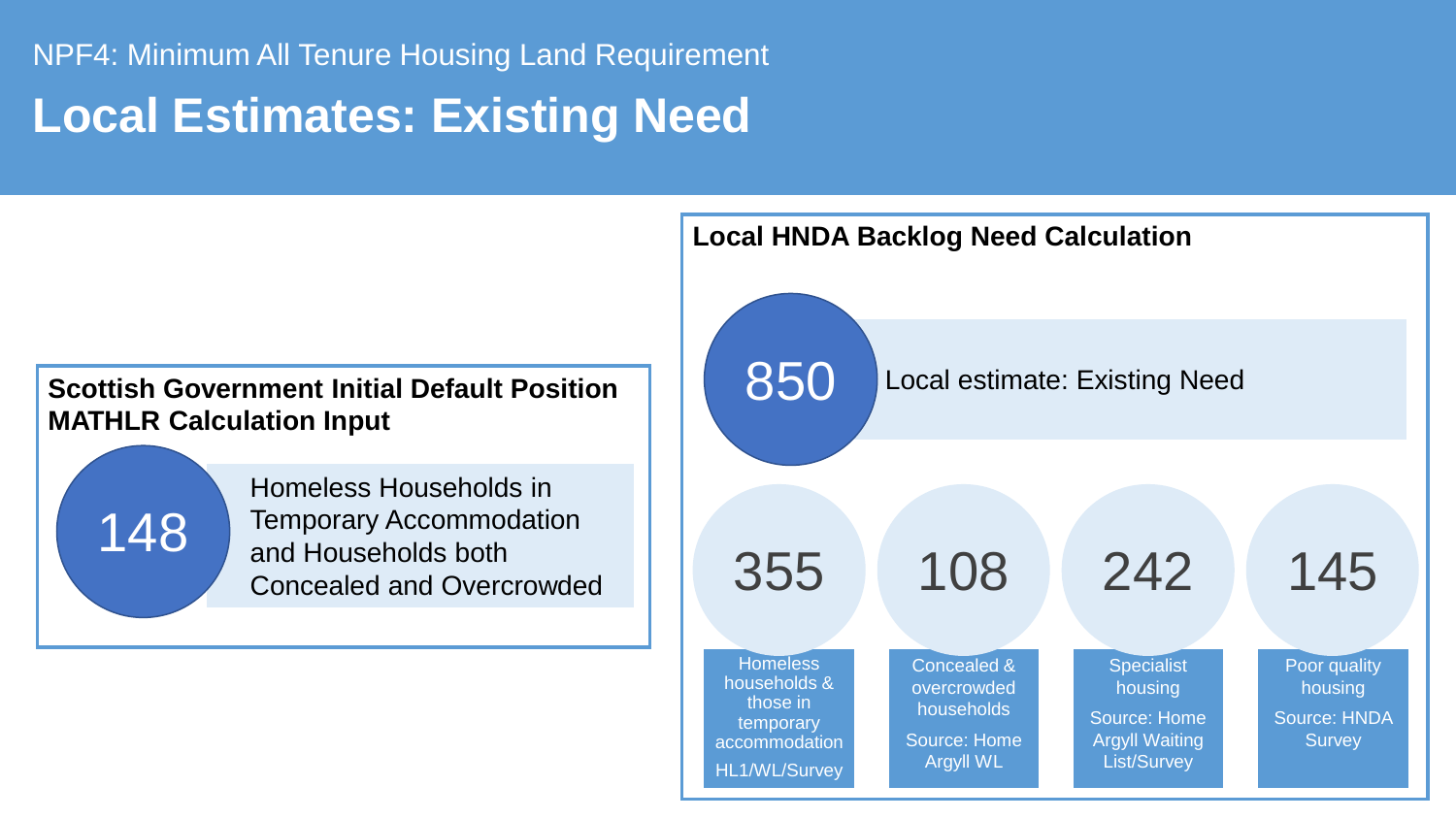## **Local Estimates: Newly Forming Households**

### Household projections: 2022 to 2037 plus 15 year total



|                           | 2022   |        | <b>2037 15 Year Total</b> |
|---------------------------|--------|--------|---------------------------|
| 2018 High Migration       | 41,640 | 39,907 | $-1,733$                  |
| 2018 Growth 0.5% 5 years  | 41,816 | 40,206 | $-1,610$                  |
| 2018 Growth 0.5% 10 years | 41,816 | 41,468 | $-348$                    |
| 2018 Growth 0.5% 15 years | 41,816 | 42,527 | 710                       |

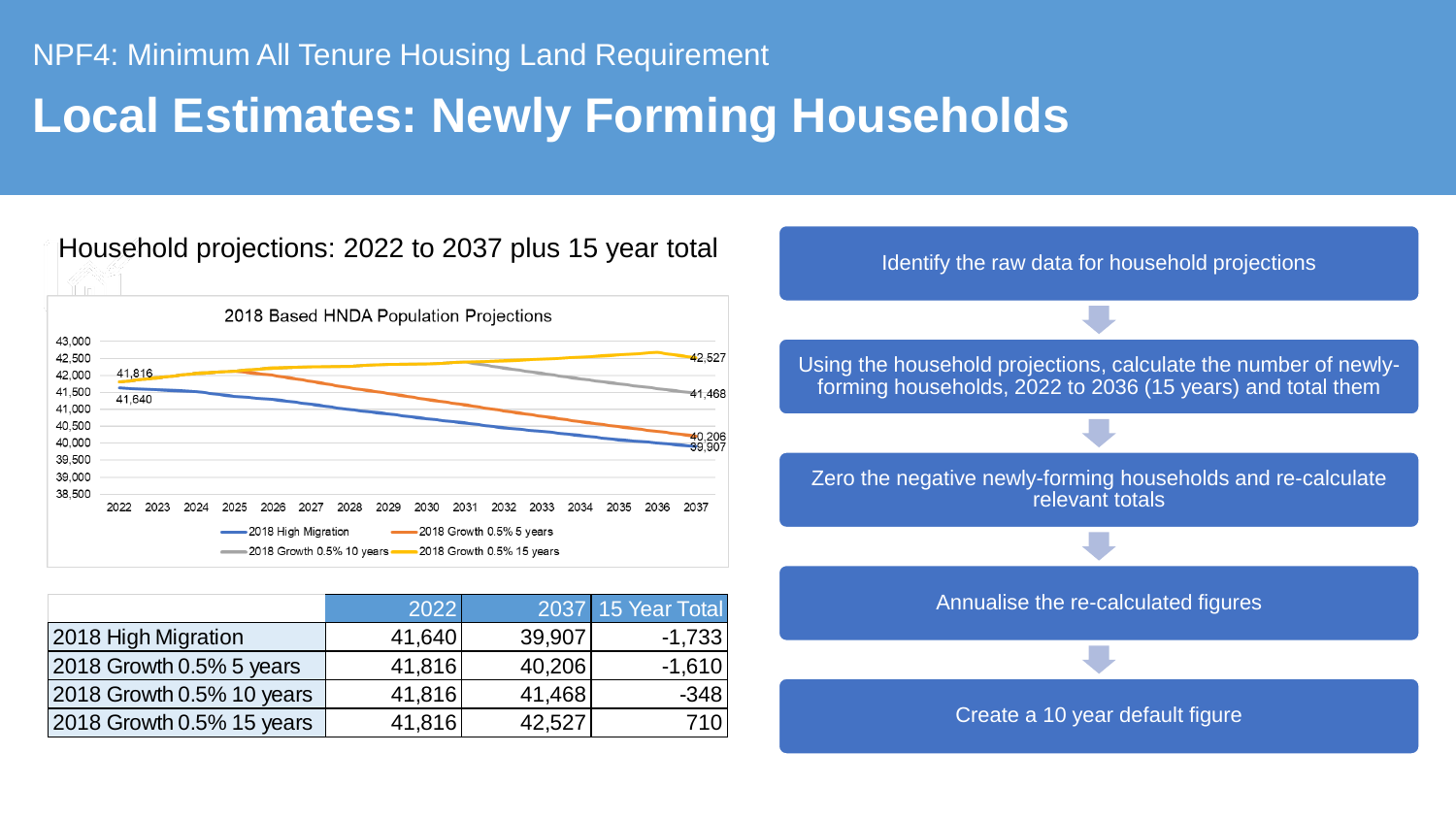## **Local Estimates: Newly Forming Households**

MATHLR Excel Calculator 10 Year Default Estimates of Newly Arising Need

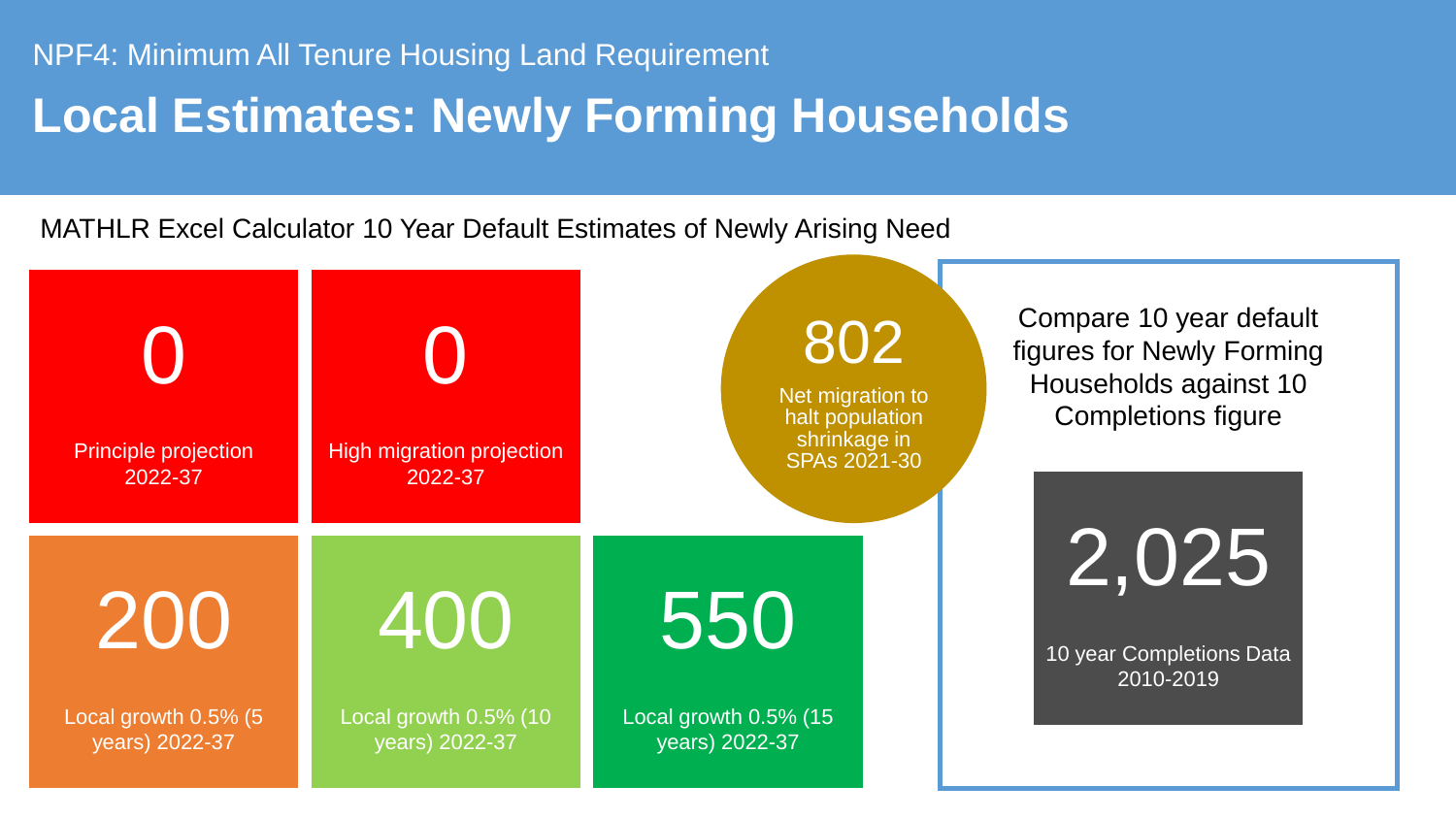**Locally Adjusted Estimate 1: HNDA High Migration Scenario**



**2018 NRS projections: High migration scenario**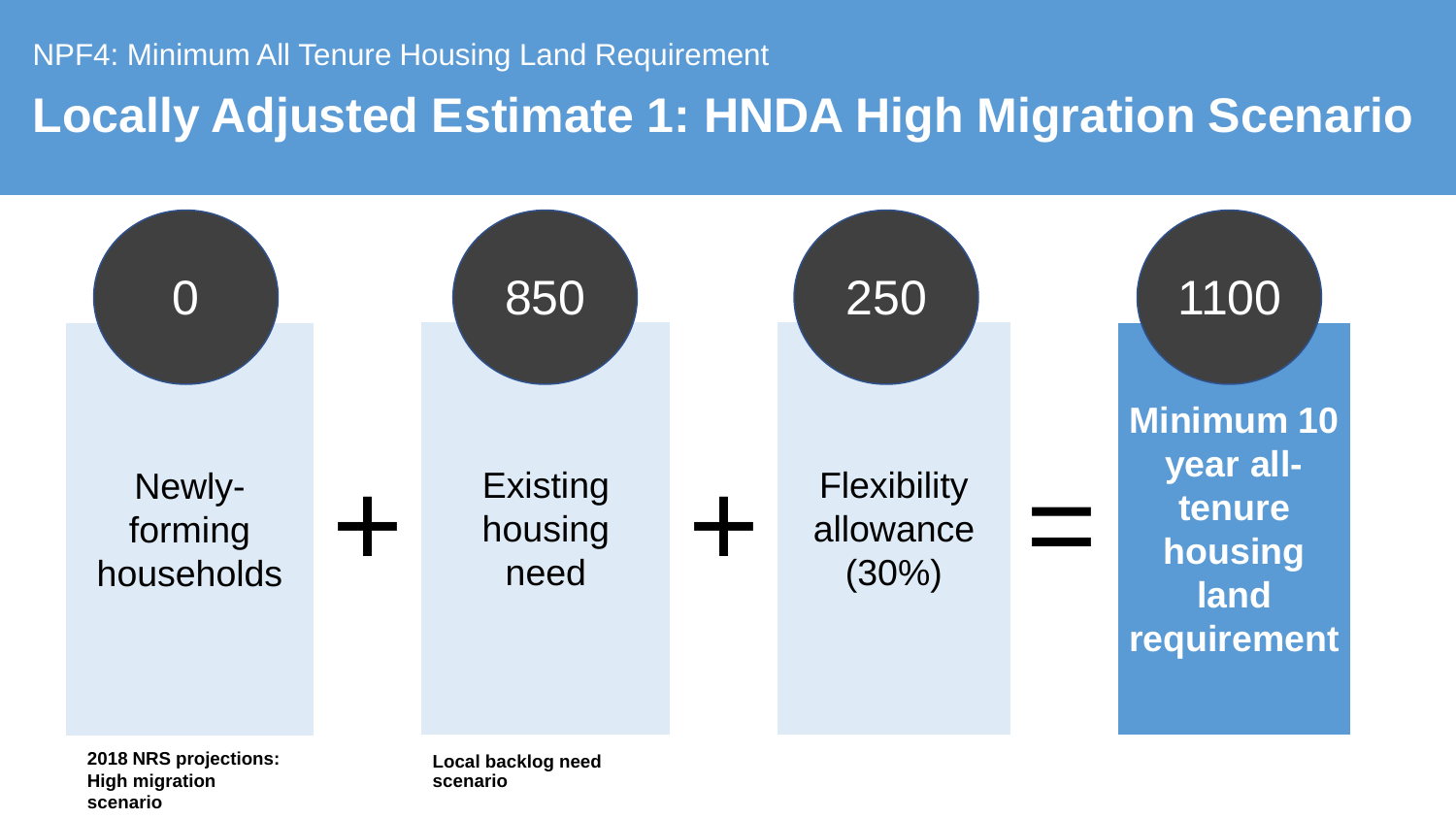**Locally Adjusted Estimate 2: Growth Scenario 1 (5 Years)**



**Local Growth scenario – 0.5% for 5 years**

**scenario**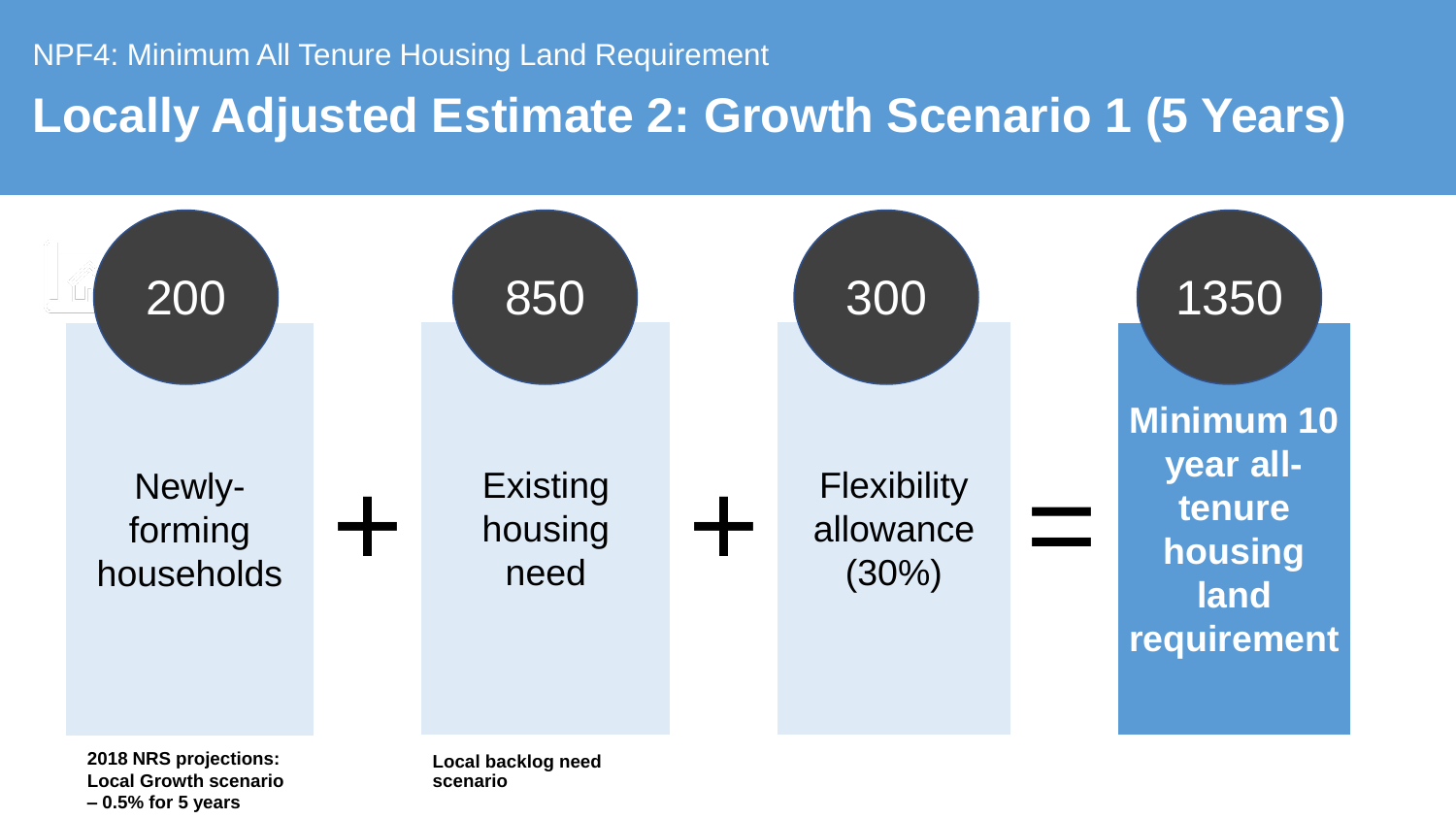**Locally Adjusted Estimate 3: Growth Scenario 2 (10 Years)**



**Local Growth scenario – 0.5% for 10 years**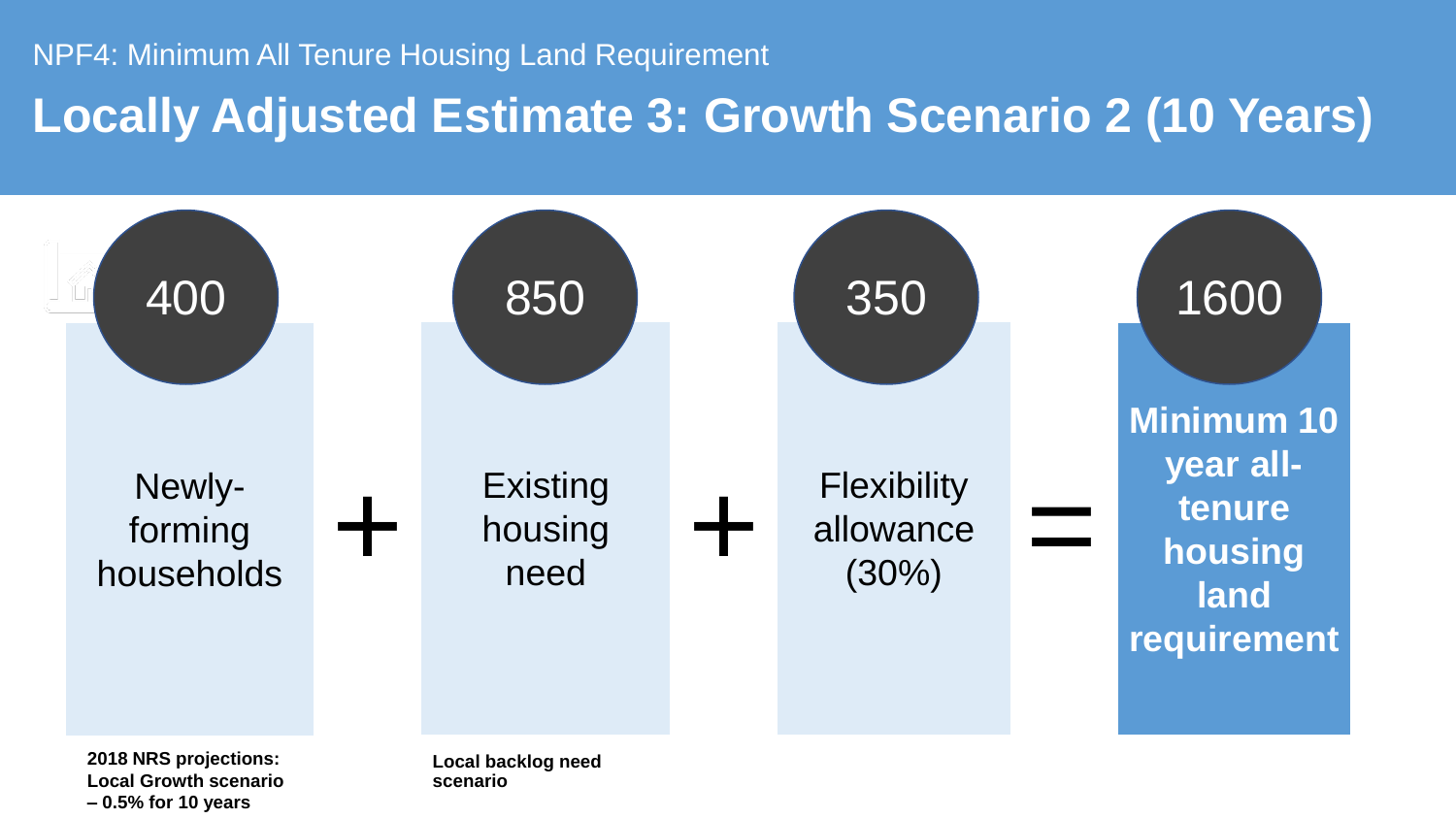**Locally Adjusted Estimate 4: Growth Scenario 3 (15 Years)**



**Local Growth scenario – 0.5% for 15 years**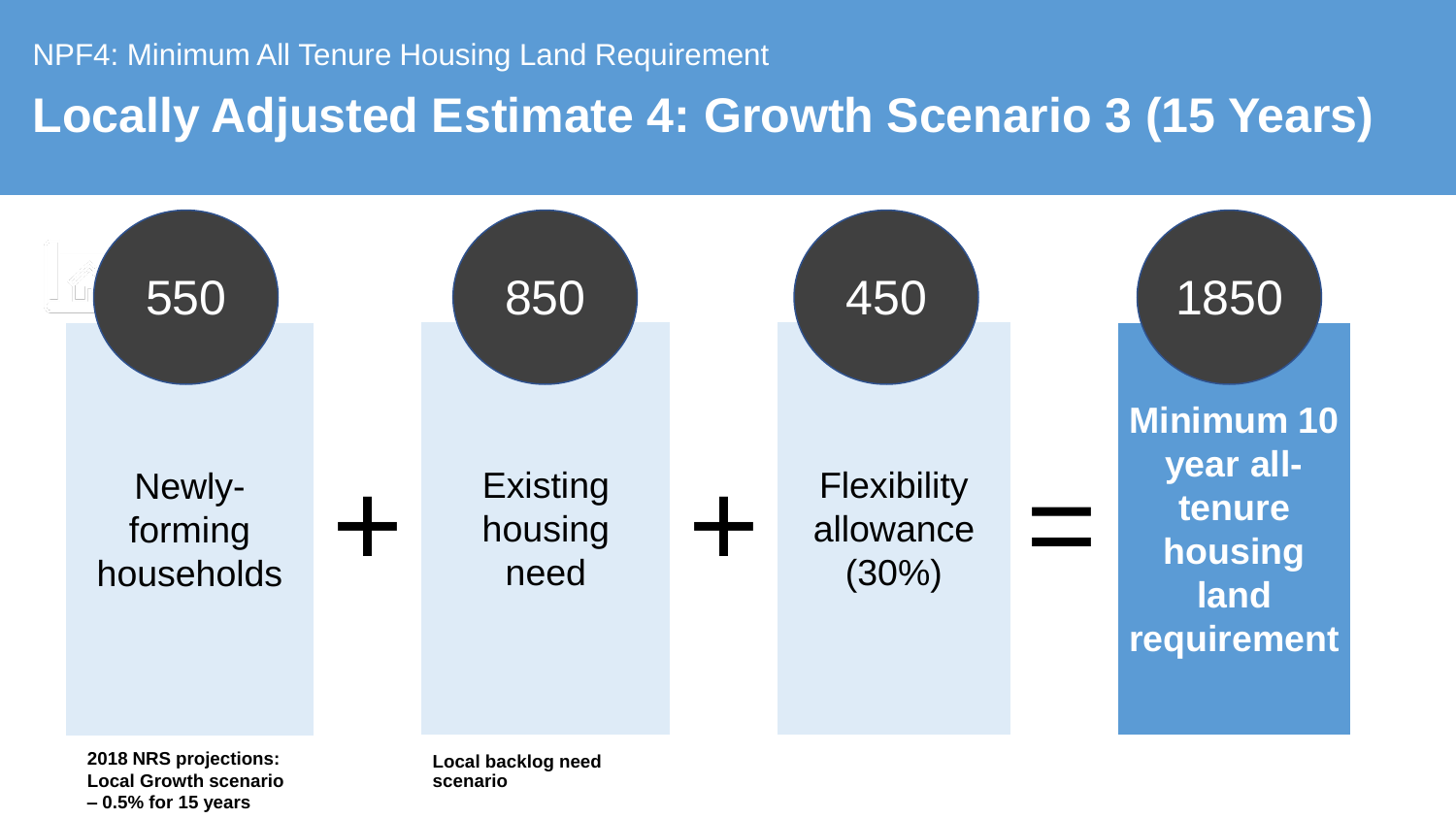**Locally Adjusted Estimate 5: Growth Scenario 3 (15 Years)**



**Net migration to halt population shrinkage in SPAs 2021-30**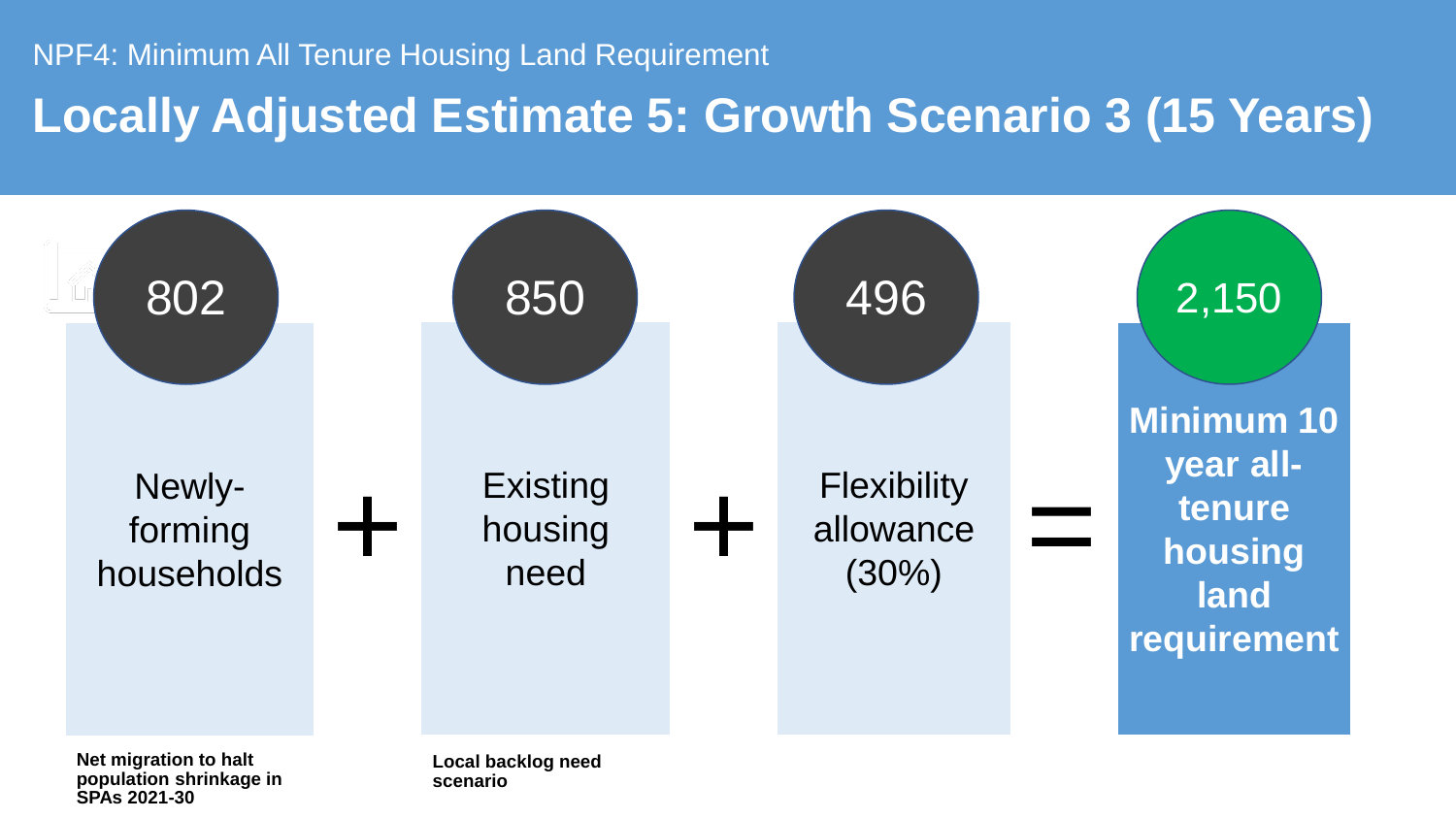## **Statistical Evidence & Triangulation: Locally adjusted MATHLR estimate**

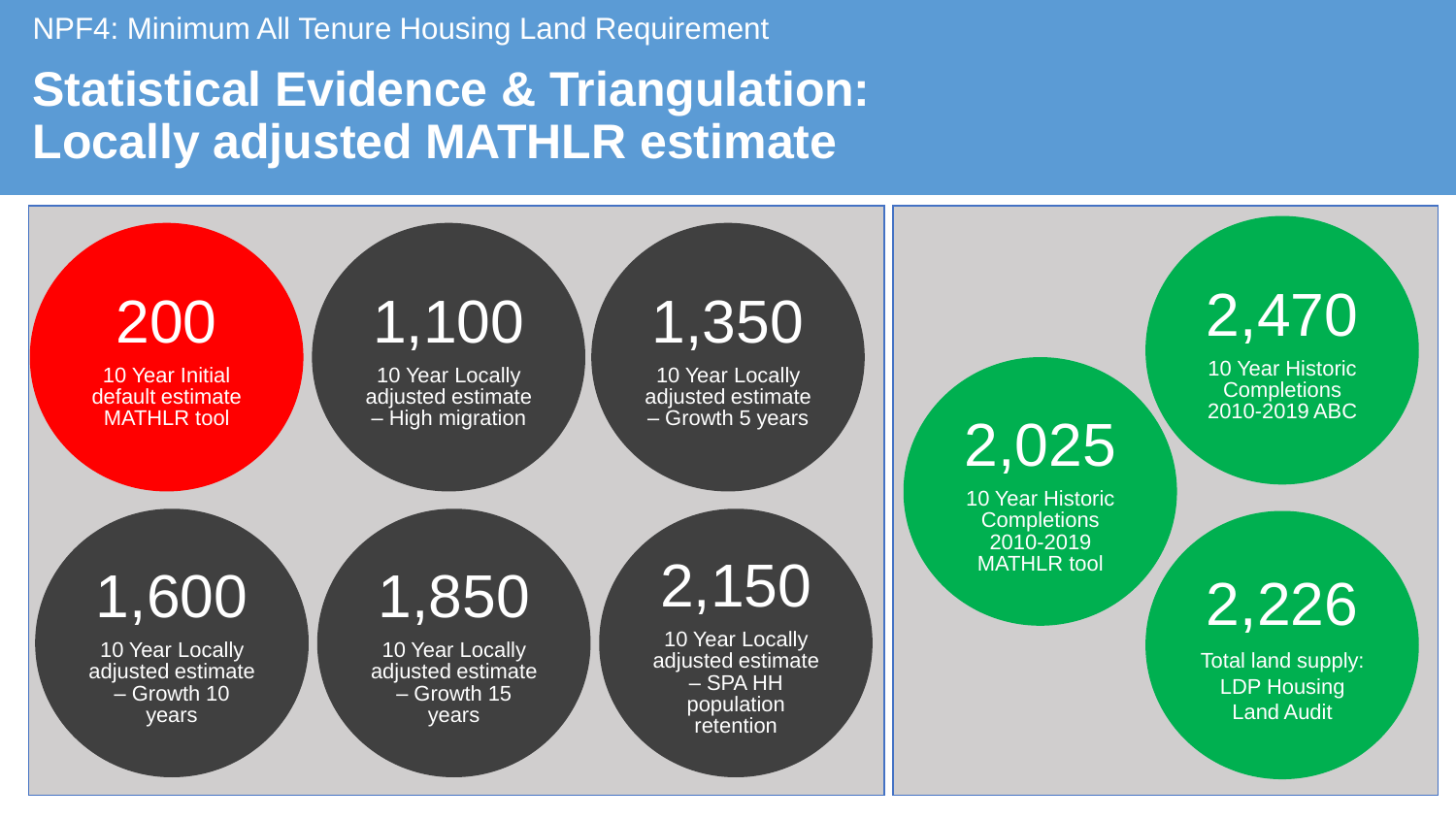## **Statistical Evidence & Triangulation: Locally adjusted MATHLR estimate**

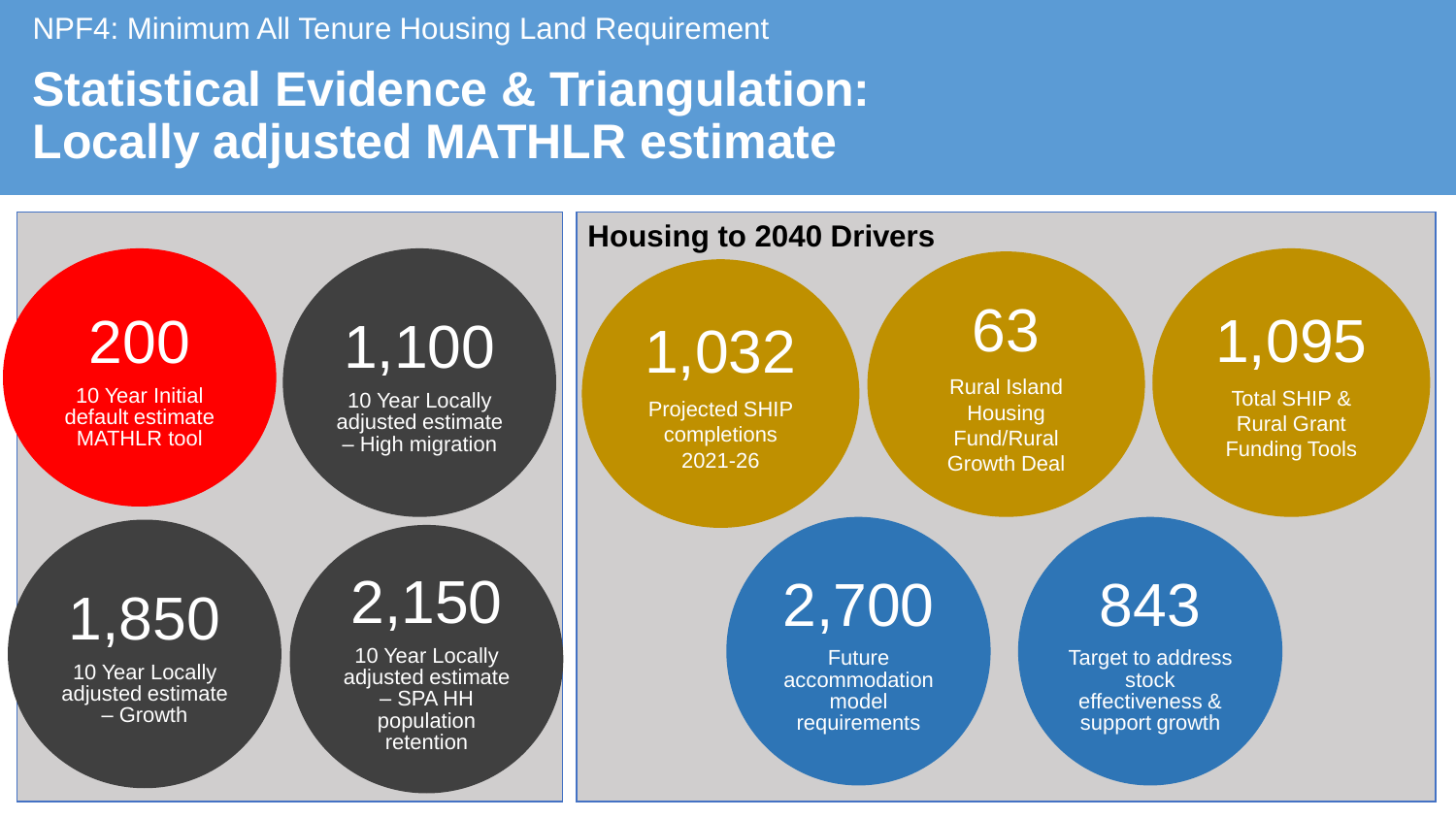### **Locally adjusted MATHLR estimate: Policy discussion**

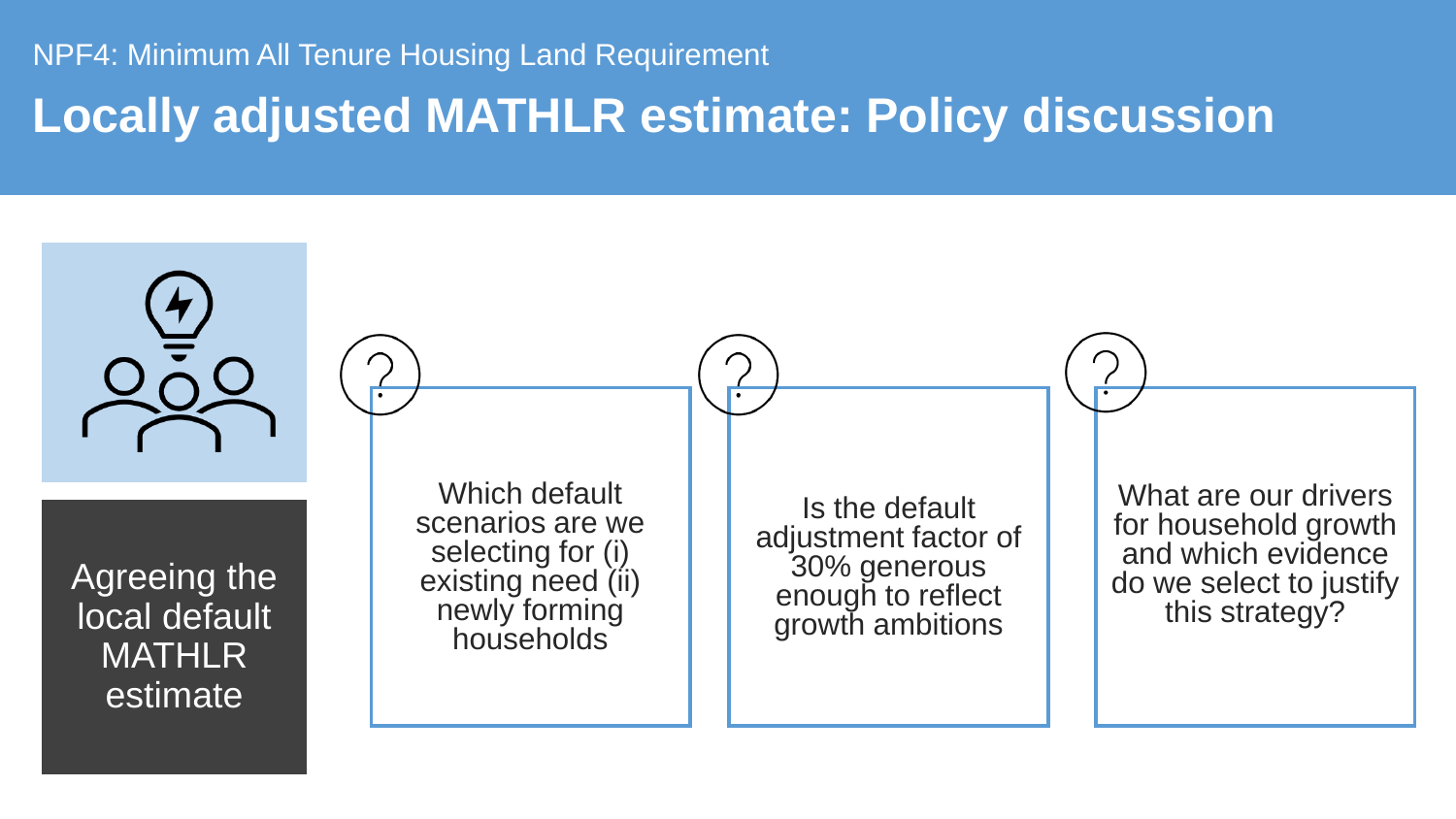## **Housing Market Partnership Engagement**

- Local authorities must work with their Housing Market Partnerships (HMPs) and encourage stakeholders to engage positively in approving locally adjusted estimates through constructive co-operation
- Authorities are required to provide robust evidence of why they seek to use an alternative projection
- Reasoning **must be** made on the basis of local, regional or national policy drivers and aspirations
- Local authority must submit robust evidence to support the case



- Planning Act Outcomes for NPF
- NPF Position Statement
- Housing to 2040
- Population Strategy
- **Completions**
- Local and regional ambitions to support growth in housing e.g. LHS, City / Growth **Deals**
- **Relevant local evidence** e.g. SHIPs, HNDA background material